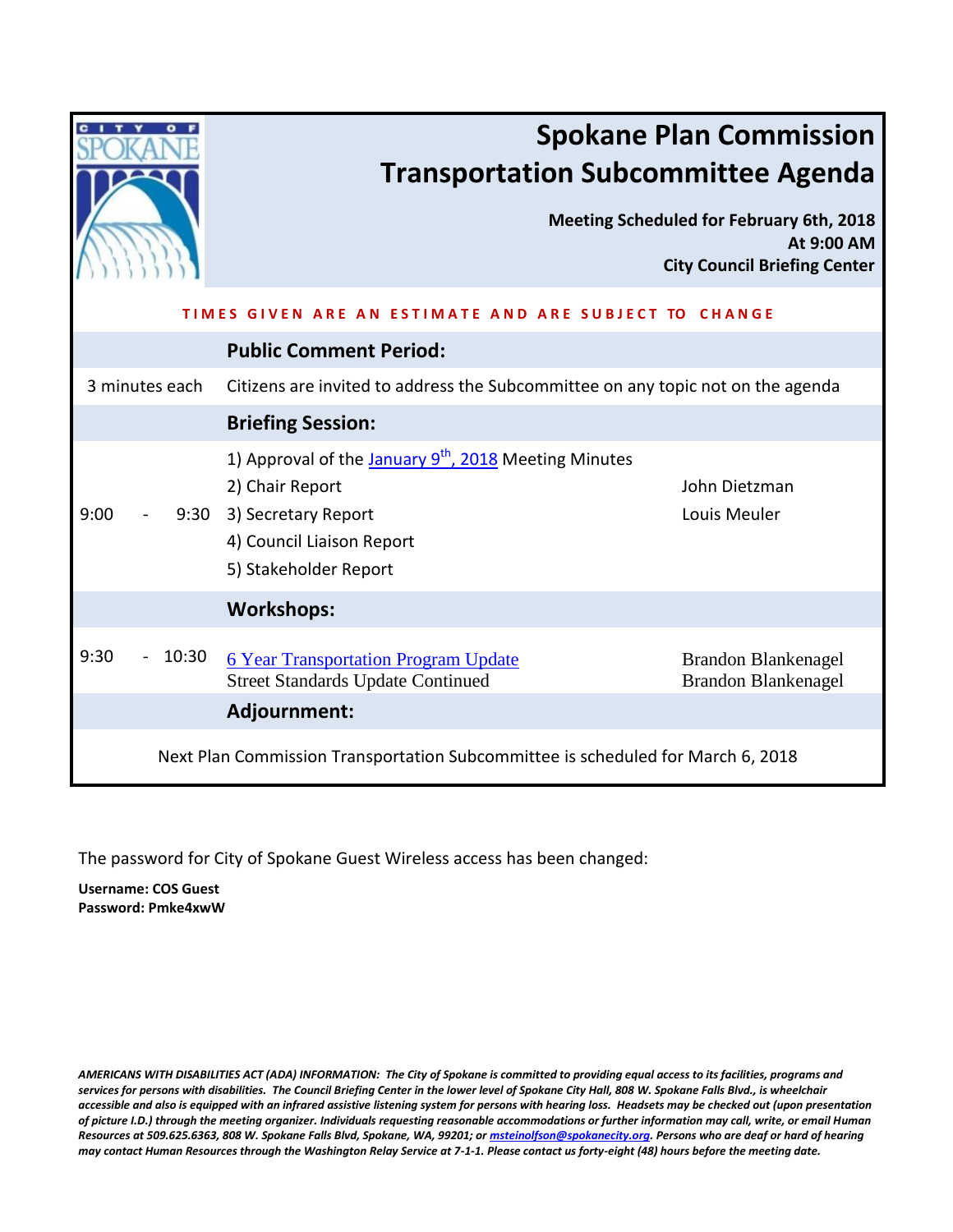# <span id="page-1-0"></span>**Spokane PC Transportation Sub-Committee**

# **January 9, 2018**

**Meeting Minutes: Meeting called to order at 9:03 am**

### **Workshop Attendance:**

- Commission Members Present: John Dietzman, Chair; Char Kay, Charles Hansen, Paul Kropp, Kitty Klitzke, Heleen Dewey, Ryan Stewart, Mike Tresidder, Raychel Callary.
- Commission Members Absent: Todd Beyreuther, Rhonda Young, Kathy Miotke, Lori Kinnear, Joe Tortorelli
- Staff Members Present: Louis Meuler, Jacqui Halvorson.

# **Public Comment:**

**None** 

## **Briefing Session:**

- 1. The December 5, 2017 meeting minutes approved unanimously.
- 2. Chair Report- John Dietzman

#### **Update on impact fees and changes since the last meeting:**

- 1) We talked about changing the inflation index to a new one on a rolling five-year average, since then, there has been a continual desire on the developers side to have a consistent forecastable fee due to the long lead time between project development and economic justification, and the actual building permit when the fee is charged. They would like to know over a period of years what the fee is. So instead of having a rolling five-year average that would change slightly every year, the current proposal, which will go before the Commission tomorrow, has a fixed 1.96 percent which is based on a five-year average of the new Transportation Federal Construction Index.
- 2) One thing we did not discuss at our review was the language in the existing ordinance that implies that we should change the fee every year based on the impact fee project list and cost in each six –year capital budget that comes out each June, and has proved unworkable and left undone. So another change we will be discussing tomorrow with the Plan Commission is to remove all language that refers to the 6-Year Capital Budget list, and make it clear that it will be based on the project list that came out of the recent review, including the Citizen Advisory Board, that came up with a list. A lot of input went into this list, and that list will be fixed for the next 4-6 years, rather than the current two year review. Now it's clear that it will be 1.6 percent steady for 4-6 years and that the inflation factor will be reviewed prior to the next Board review. The project budget list and cost will remain fixed until the next review. We will change the 6-Year Capital Budget list that is in the big book for planning purposes, but the fee itself will be based on a fixed list recommended by the Citizen Advisory Board.
- 3) The other change we discussed was the fifty-percent costs going from 40-percent to 50-percent of the costs of the project that are anticipated for the next 20 years, so that the fees will be based on the funding providing 50 percent of the cost of the 20 year list of projects.
- 4) The other item was the PM peak-hour factor in the calculation, so now that will be set on SRTCs four-year cycle (for re-doing the traffic plan), and will be fixed based on the last one we recently approved, until the next SRTC traffic study. Everything is fixed now except inflation, so will be predictable as to what the fee will be.

Charlene Kay: Are they referencing the regional model or MTP?

Ryan Stewart: The Regional Model as of December 14th, 2017.

The cycle is fixed on 4-year until we are no longer a maintenance area for air quality; it will then change to every five years. (This won't be happening until 2025.)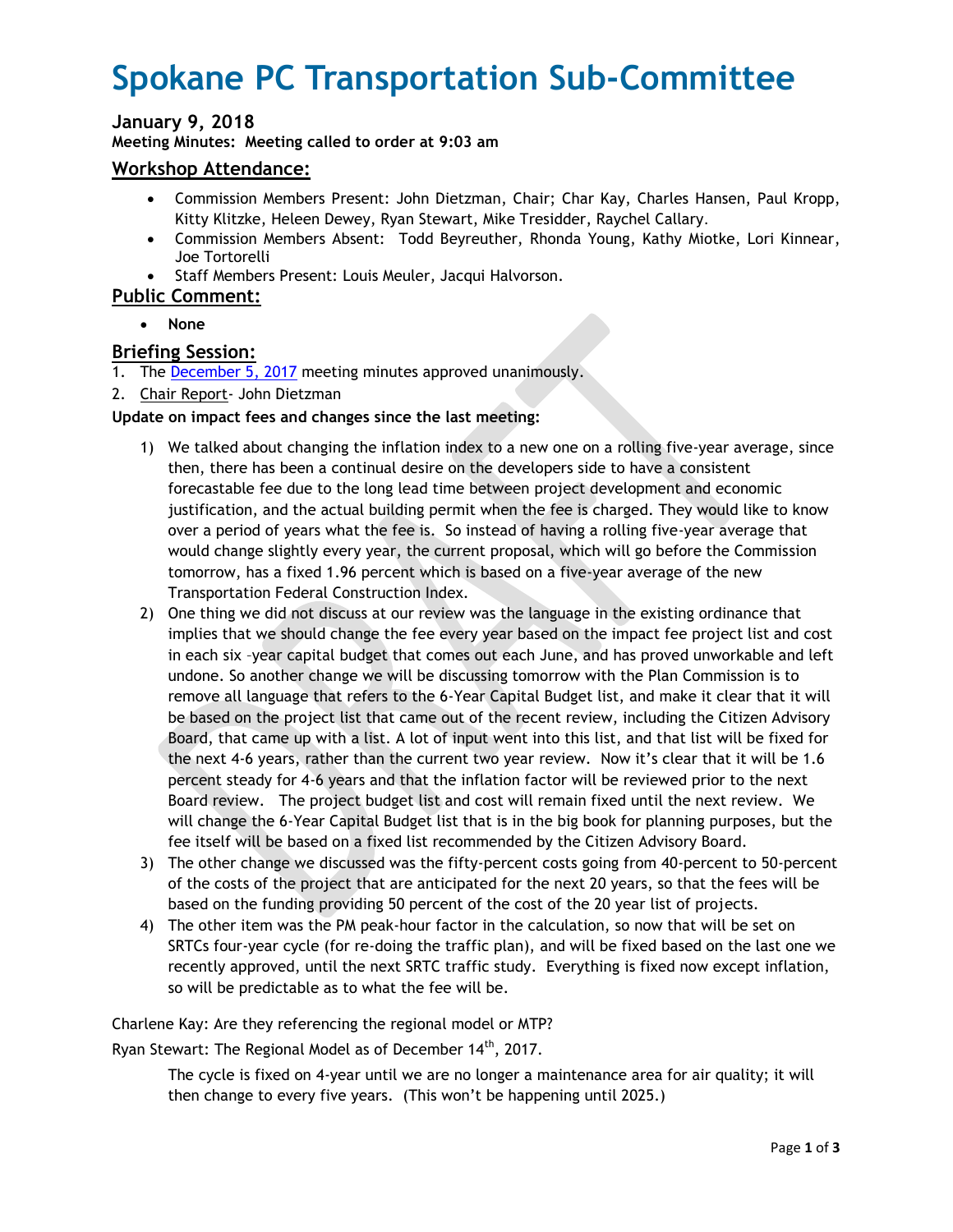John Dietzman: We will have this review every four years; also the Comp Plan update is done every eight years and any changes in the Comp Plan that require changes in the impact fees that would match with a four year review. We haven't been making enough money to pay for all the projects.

There is a web site that can be referred to for all changes that will be updated.

The hearing will be early February; then presented to the City Council later this spring.

- Paul Kropp: I have trouble justifying the addition of the Fish Lake Trail bridge into the South area. This is a regional facility and the cost should be allocated across all districts*.* Paul will send John his proposed recommendation for how he would distribute the costs.
- John Dietzman: I don't' think we have any mechanism for doing this. Each district has a total cost which factors into big projects.
- 3. Secretary Report Louis Meuler

#### **NSC Place-making PowerPoint Presentation.**

Louis described the new interactive web site the public can use to comment on Place-making. Neighborhood charrettes will be occurring soon. One will focus on the Children of the Sun trail, which will involve all neighborhoods. The goal is to determine what the public wants to see. Public engagement will be on-going. NSCplace is the web site. Louis would like feedback from the Committee on the times and locations for these public meetings.

4. Council Liaison Report – Lori Kinnear

No Report

- 5. Stakeholder Report
	- **a. Ryan Stewart**

 We are kicking off a couple of exciting studies,and working closely with the City, STA, WSDOT and other stakeholders to discuss the US-195 and I-90 technical study; looking for solutions in those corridors and at the interchange. There are other issues we want to address at these locations and will use a consultant to work through that process in upcoming months.

 The Division Street corridor study from I-90 up to the Division Street Y will also be completed in coordination with WSDOT, the City and STA. We are looking at future opportunities in that corridor, especially when the NSC is fully complete and STAs high performance transit improvements occur.

 SRTC is sponsoring a Workshop 101 in the SRTC office February 11, 1-3 pm for new board members and others to find out how SRTC functions.

- b. **Paul Kropp** indicated Kathy Mioltke will resign as PeTT representative. PETT will rely on Charles Hansen as alternate; PeTT Committee wants to look at traffic safety in response to neighborhood folks concerned about the 25MPH speed limit.
- c. **Charles Hansen**: Last night I attended a traffic calming workshop; they have changed a couple of things: One is that they are not going to require that you get approval of 51 percent of the people within 400-feet of the new sidewalk; you will need to notify the affected land owner and also a renter if you are going to install a sidewalk in front of their house.
	- School Red Light meeting date will be on the web site at the end of this week.
- d. **Heleen Dewey**: Jenny Arnold is the new person on their team. For implementing Walk, Bike Bus 2018 we have been working with the City, SRTC and STA and have decided on an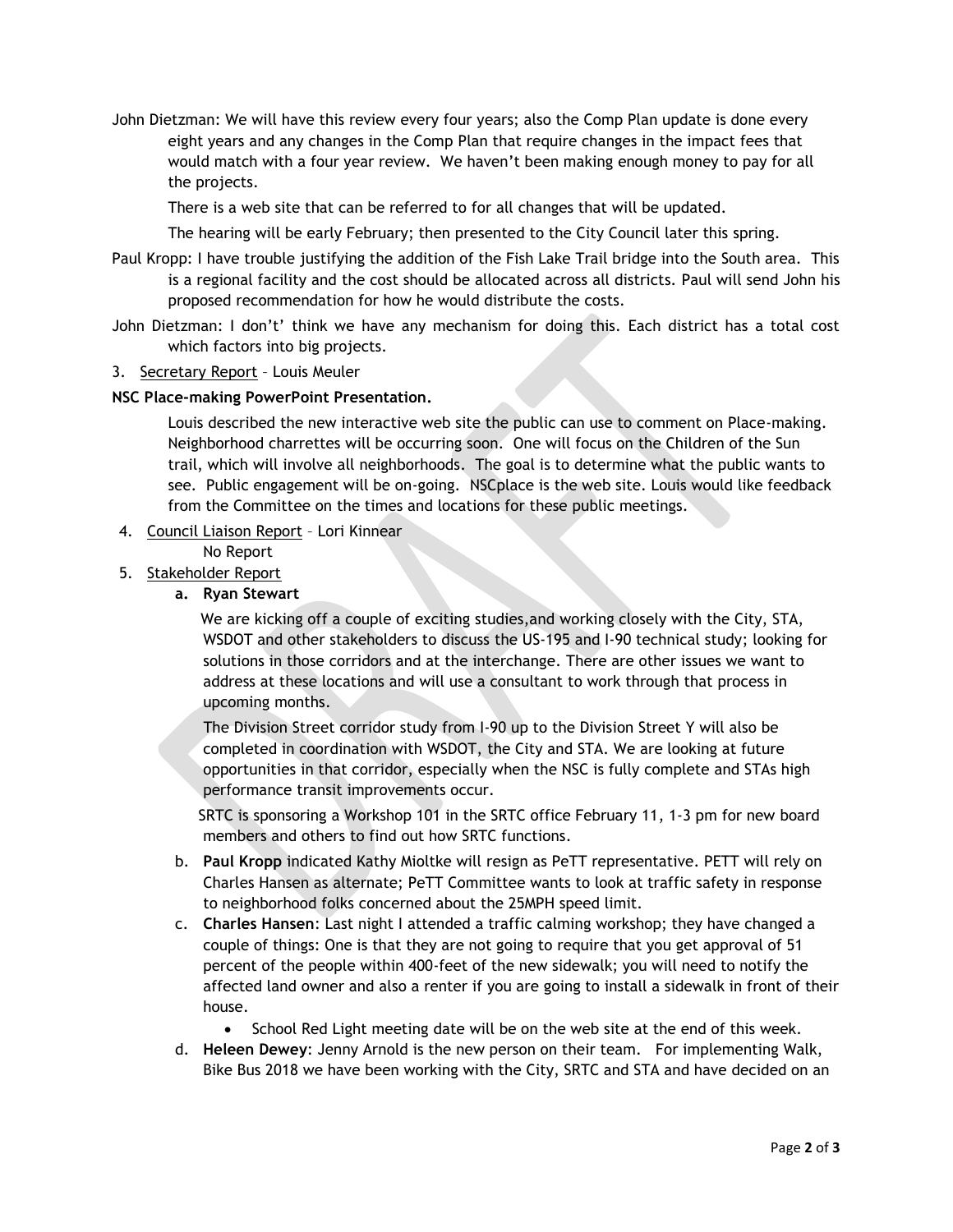area in the NE community close to the Hillyard Business District going south. Helen would like to have Char Kay on their steering committee

- e. **Char Kay**: Smart Growth America wants to come back to Spokane in March. WSDOT lead the first workshop, but SGA will lead the upcoming workshop, and will provide feedback about what they heard from us. We will invite you to participate.
- f. **Mike Tresidder**: STA. January service change will go into effect January 21st and will be minor. In December we had the kick-off for the plaza operational studies including the impact on our neighbors. Federal funding for the CCL is still looking good. Transit Center for West Plains is on schedule to open in September.

# **Workshops:**

#### **6 Year Transportation Program Update – Brandon Blankenagle**

Brandon presented an overview of the 6-Year Transportation Program Update and the Prioritization Matrix. Committee members were given a copy of the matrix with a goal of backfilling the program and drafting a recommendation of 6-8 projects to add to the list. Projects selected: 3, 4,11,16,17,24,30,72. Kitty Klitzke indicated sidewalks are bad along Broadway – Post to Cedar.

- Presentation given.
- Questions asked and answered.

#### **Street Standards Update**

Will this involve any Comprehensive Plan changes? Changes can be made once a year. Lisa Key prefers changes to come forward as part of the threshold review at end of January, and asked to keep that in mind regarding the process. They must still be adopted by the Plan Commission.

Lisa indicated there are several cleanup items in this year's Comprehensive Plan update, including strategic initiatives identified in the new Strategic Plan. There are five Comp Plan amendments now that have yet to be docketed that will likely take place in Feburary.

- Presentation given.
- Questions asked and answered.

Adjourned 10:40 am.